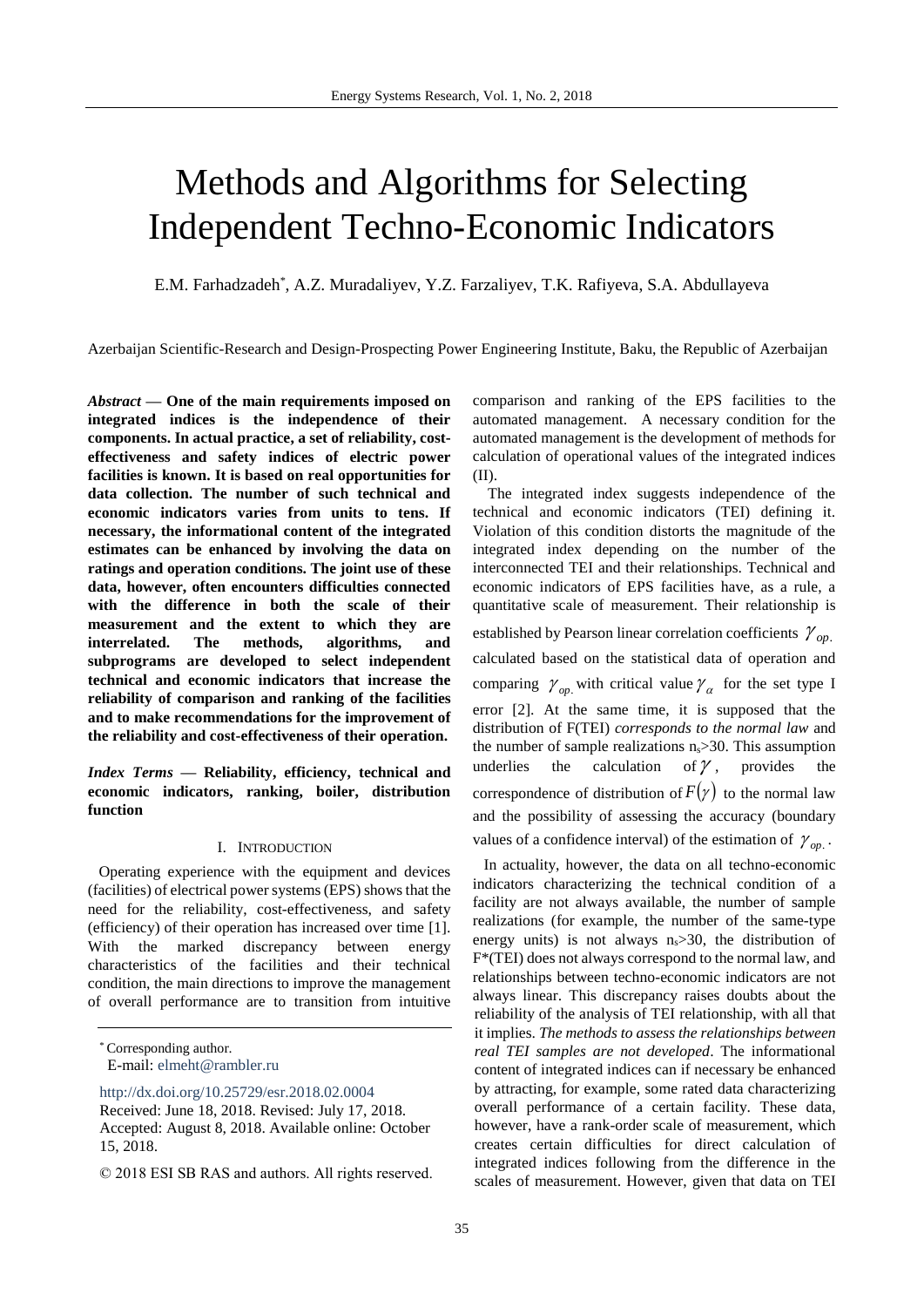of the facilities measured with a numerical scale can be transformed so that it will be possible to measure them with a rank-order scale (and not vice versa), this difficulty of assessing the relationship between the considered indicators of the facility will be partially overcome [3].

The existence of a relationship between the indicators measured on a rank-order scale in practice is controlled by one of the rank tests. For the analysis, we have chosen the Spearman rank correlation coefficient, which is described in detail in [4].

- 1. For the automated comparison and ranking of the efficiency of the electric power system facilities, it is necessary to be able to calculate their integrated indices of operation in terms of single indicators that have different units, scales, and scale of measurement.
- 2. The accuracy of the integrated indices calculation depends considerably on the number of the interconnected single indicators  $m_p$ : the larger the number of m<sub>p</sub>, the larger the calculation error.
- 3. The existence of relationship between techno-economic indicators is traditionally established based on the excess of the correlation coefficient calculated according to the statistical data on facility operation over a critical value with the set type I error  $\alpha$ .
- 4. The selection of functionally and statistically independent TEI allows us not only to increase the reliability of the integrated index evaluation but also to reduce the volume of necessary information and bulkiness of calculations.

## II. METHOD AND ALGORITHM FOR MODELING INDEPENDENT REALIZATIONS OF SPEARMAN RANK CORRELATION COEFFICIENT

Traditionally, for small  $n_s$  of TEI of ranked facilities (for example, generating units of power plants), the significance of the Spearman rank correlation coefficient  $\rho_{op.}$  is determined by:

- Calculating Student's t-test by the expression

$$
t_{\rm s} = \frac{\rho_{\rm op} \sqrt{n_{\rm s} - 2}}{\sqrt{1 - \rho_{\rm op}^2}}
$$
 (1)

- Determining a critical value of Student's t-test  $t_{\alpha}$  for a set level of significance  $\alpha$  and the number of degrees of freedom  $(n_s-2)$  from the reference book;

- Comparing the values of  $t_{op}$  and  $t_{\alpha}$ :

if 
$$
t_{op} > t_{\alpha}
$$
, then  $H \Rightarrow H_2$ , else  $H \Rightarrow H_1$  (2)

where H - the assumption;  $\Rightarrow$  - compliance; H<sub>1</sub> and H<sub>2</sub> – assumptions (hypotheses) about the absence or existence of a significant relationship between TEI.

Compilation of a list of independent TEI is an intermediate stage for comparing and ranking the facilities, therefore the manual calculation of a set of the values  $\rho_{\rm on}$ (for example, when the number of TEI equals 10, it is necessary to rank 90  $\rho_{op}$  values) causes awkwardness, labor input and high risk of wrong decision.

We have developed an automated system for comparing and ranking the EPS facilities, which makes it possible both to perform faultless calculations of  $\rho_{op}$ , and to determine critical  $\rho_{\alpha}$  values directly by the statistical function of distribution (SFD) of  $F^*(p_M)$ . Modeling of possible realizations of  $\rho_M$  and formation of SFD  $F^*(\rho_M)$ were carried out as follows:

1. The standard RAND() program models two independent samples of random variables  $\{\xi_1\}_n$  and  $\{\xi_2\}_n$ with a volume of ns that are uniformly distributed on the interval [0;1].

2. A sequence of serial numbers (ranks) of sample realizations  $\{\xi_1\}_n$  and  $\{\xi_2\}_n$  in terms of their variation series is formed. Let them be designated by  $\{r_1\}_n$  and  $\{r_2\}_n$ . Thus, the indicators measured with the numerical scale will be transformed into indicators with the rank-order scale of measurement.

3. The first realization of  $\rho_{1,M}$  is calculated according to Spearman's formula [4]

$$
\rho_{1,i} = 1 - \frac{6 \cdot \sum_{j=1}^{n_s} (r_{1,j} - r_{2,j})^2}{n_s(n_s^2 - 1)}
$$
(3)

4. Calculations for points 1-3 are repeated N times.

5. A variation series of a set of possible values  $\rho_{1,M}$  is built in ascending order of  $\rho_{1,n}$ . The probability  $F_i^*(\rho_{1_M}) = i/N$  is compared to each ordinal number of this series. At the same time  $\alpha = 1 - F^*(\rho_{1,M}) = R^*(\rho_{1,M})$ ,

| <b>Number</b><br>of items | ξ1,j  | $\xi_{2,j}$ | $r_{1,j}$ | $r_{2,j}$ | $\Delta$ rj=r <sub>1,j</sub> -r <sub>2,j</sub> | Λr | <b>Note</b>                      |
|---------------------------|-------|-------------|-----------|-----------|------------------------------------------------|----|----------------------------------|
|                           | 0,287 | 0,249       |           |           |                                                |    |                                  |
|                           | 0,337 | 0,776       |           |           | - 1                                            |    | $6 \cdot$                        |
|                           | 0,806 | 0,265       | 4         |           |                                                | 4  | $i=1$<br>$= 0.7$<br>$\rho_{1,i}$ |
|                           | 0,998 | 0,913       |           |           |                                                |    | $n_{\rm g}$ ( $n_{\rm g}$ )      |
|                           | 0,303 | 0,633       |           |           | - 1                                            |    |                                  |
|                           | Total |             |           |           |                                                |    |                                  |

Table 1. The sequence of calculation of  $\rho_{1,M}$ .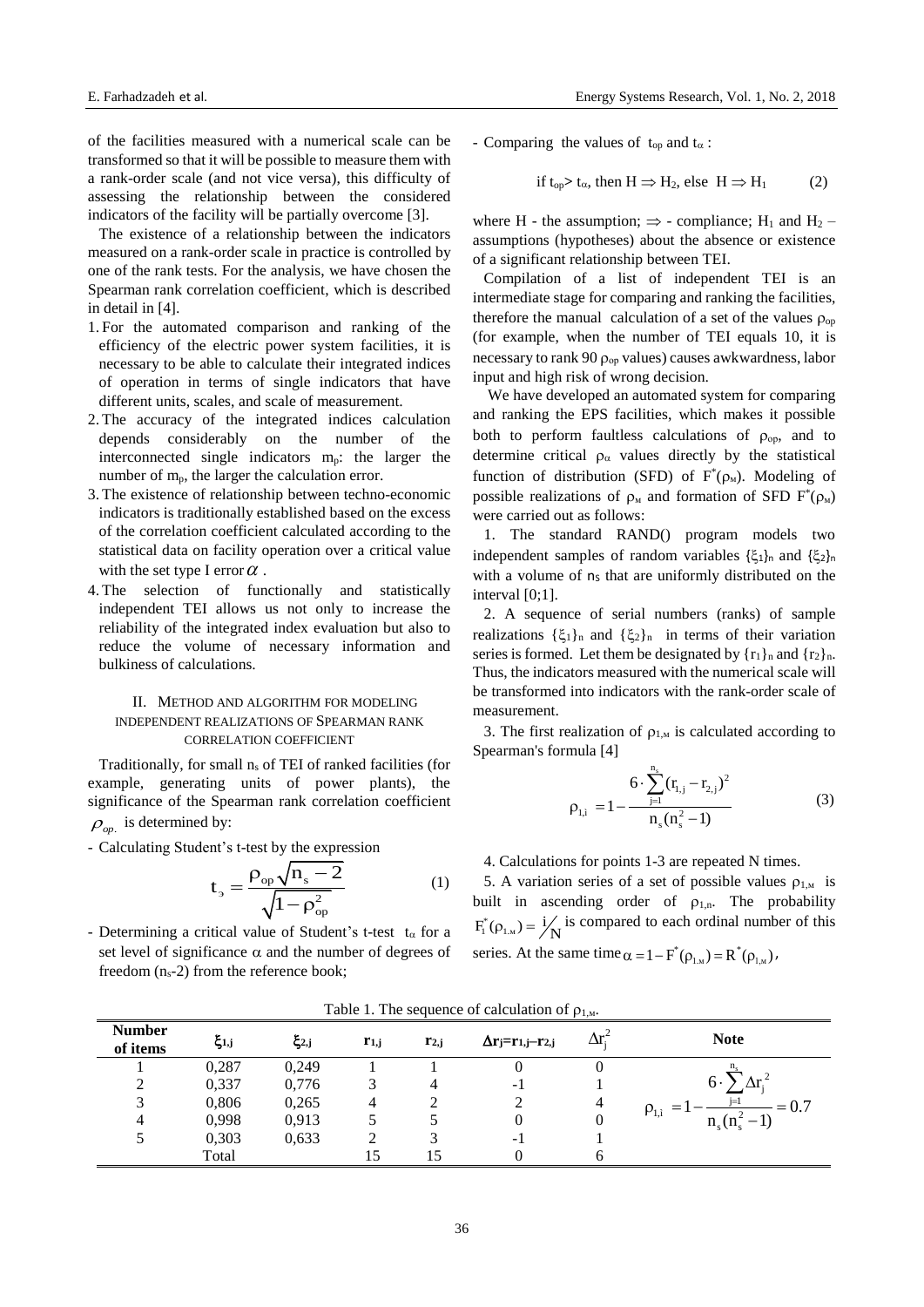The sequence of  $\rho_{1,M}$  calculations using formula (3) is given in Table 1 for illustrative purposes.

As one would expect, we will receive similar results with calculations based on expression (4) that represents a nonparametric analog of formula for calculation of Pearson

linear correlation coefficient:  
\n
$$
\rho_{1,\text{op}} = \frac{\sum_{j=1}^{n_x} (r_{1,j} - \bar{r}_1) \cdot (r_{2,j} - \bar{r}_2)}{\sqrt{\sum_{j=1}^{n_x} (r_{1,j} - \bar{r}_1)^2} \cdot \sqrt{\sum_{j=1}^{n_x} (r_{2,j} - \bar{r}_2)^2}} = 0,7
$$
\n(4)

where  $\mathbf{r}_1$  and  $\mathbf{r}_2$  are medians of samples  $\{\mathbf{r}_1\}_{\mathbf{n}_s}$  and  $\{\mathbf{r}_2\}_{\mathbf{n}_s}$ , respectively.

Calculations of 
$$
\gamma_{op}
$$
 by Pearson's formula  
\n
$$
\gamma_{op} = \frac{\sum_{j=1}^{n_x} (\xi_{1,j} - \overline{\xi_1}) \cdot (\xi_{2,j} - \overline{\xi_2})}{\sqrt{\sum_{j=1}^{n} (\xi_{1,j} - \overline{\xi_1})^2} \cdot \sqrt{\sum_{j=1}^{n} (\xi_{2,j} - \overline{\xi_2})^2}} = 0,252,
$$
\n(5)

confirms possible essential distinction between linear **(**γор**)** and rank  $(\rho_{op})$  correlation coefficients for the same samples  $\{\xi_1\}_n$  and  $\{\xi_2\}_n$ . It is worth reminding that random variables  $\xi$  have a uniform distribution on the interval [0,1], i.e. do not correspond to the normal law of distribution, which is the initial prerequisite for the application of Pearson's formula (5).

# III. CONSIDERATION OF IDENTICAL REALIZATIONS OF INDICATORS OF ATTRIBUTES

The above-discussed method for transformation of a numerical scale of measurement of random variables  $\xi$  to a rank-order scale does not allow for a degree of their divergence.

At a fixed number of intervals equal to  $r_{\text{max}}=5$  and the number of realizations of the modeled samples  $n_s \geq 5$ , the existence of repeated numbers of intervals (points) is inevitable. This statement is confirmed by the data of Table 2 that demonstrates the distribution of the degree of influence of six attributes on reliability and costeffectiveness of power transformers [3]. The degree of influence is specified in points of a five-point system.

To consider this feature, we will somewhat transform points 2 and 3 of the algorithm for construction of  $F^*(\rho_M)$ .

A range of change in  $\xi$  [0;1] is represented by five equal intervals: (0-0,2), (0,21-0,4), (0,41-0,6), (0,61-0,8), (0,81- 1,0). For realization of samples, number b of the interval (the number of points corresponding to each realization) corresponding to them is determined. Thus, the samples  $\{\xi_1\}_n$  and  $\{\xi_2\}_n$  are replaced with the samples of points  ${b_1}_n$  and  ${b_2}_n$ . Unlike the samples of random variables  $\xi$ , the samples  ${b_1}_n$  and  ${b_2}_n$  may contain two and more identical values.

According to [4], we arrange samples  ${b_1}_n$  and  ${b_2}_n$  in ascending order, assign serial numbers (ranks) to realizations of the samples, identify identical realizations in samples, and calculate an average size of ranks for identical realizations.

Table 3 demonstrates the results of calculations and assessment of  $\rho_{2,M}$  by (4). Samples of random variables  $\{\xi_1\}$ <sub>5</sub> and  $\{\xi_2\}$ <sub>5</sub> are the same as in Table 1.

The comparison of Tables 1 and 3 shows that the estimates  $\rho_{1,op}$ , and  $\rho_{2,M}$  differ greatly. The value of  $\rho_{2,M}$ calculated by formula (4) is less than  $\rho_{1,op}$ , calculated by formula (3).

The block diagram of the algorithm for the formation of ranks of realizations of discrete random variables is presented in Fig.1.

| Number of |                         | The frequency of emergence of point |              |   |   |   |  |  |
|-----------|-------------------------|-------------------------------------|--------------|---|---|---|--|--|
| items     | <b>Transformer</b> type |                                     | $\mathbf{2}$ | 3 | 4 | 5 |  |  |
|           | АТДЦТН-250000/220       |                                     |              |   |   | າ |  |  |
|           | ТДТН-63000/110          |                                     |              |   |   |   |  |  |
|           | IEC-60076               |                                     |              |   |   |   |  |  |
|           | ТДН-16000/110           |                                     |              |   |   |   |  |  |
|           | ТДН-25000/110           |                                     |              |   |   |   |  |  |
|           | ТДТН-25000/110          |                                     |              |   |   |   |  |  |
|           | ТДТН-40000/110          |                                     |              |   |   |   |  |  |
|           | ТДТН-25000/110          |                                     |              |   |   |   |  |  |
|           | TMH-10000/110           |                                     |              |   |   |   |  |  |
| 10        | АТДЦТН-250000/330       |                                     |              |   |   |   |  |  |
| 11        | ТДН-80000/330           |                                     |              |   |   |   |  |  |
| 12        | ТДТН-10000/110          |                                     |              |   |   |   |  |  |
| 13        | ТДН-25000/110           |                                     |              |   |   |   |  |  |
| 14        | АТДЦТН-200000/220       |                                     |              |   |   |   |  |  |
| 15        | IEC-60076               |                                     |              |   |   |   |  |  |
| 16        | АОДЦТН-167000/500       |                                     |              |   |   |   |  |  |
| 17        | АОДЦТН-167000/500       |                                     |              |   |   |   |  |  |
| 18        | ТДТН-40000/110          |                                     |              |   |   |   |  |  |
| 19        | АТДЦТН-250000/220       |                                     |              |   |   |   |  |  |

Table 2. An assessment of the rate of occurrence of points characterizing the reliability of power transformers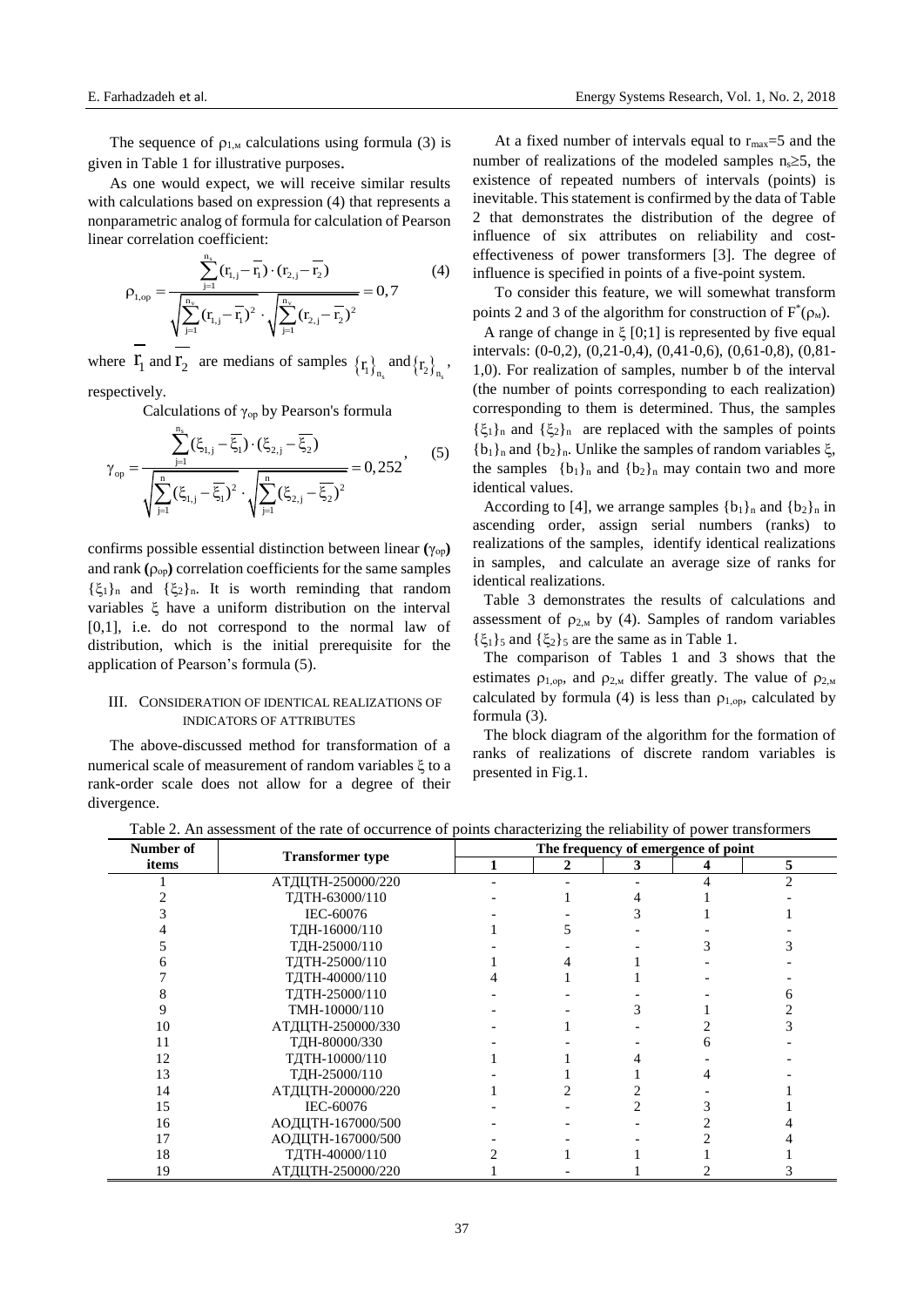

Table 3. Order of  $p_{4,M}$  calculation by (4).

Figure 1. A block diagram of the algorithm for the formation of ranks of discrete random variables

### IV. ANALYSIS OF FIDUCIAL DISTRIBUTIONS OF CORRELATION COEFFICIENTS OF THE CHOICE OF INDEPENDENT VALUES.

The above calculations and publications demonstrate that the relationship between Pearson γ and Spearman correlation coefficients for the same samples is nonunique. At the same time, their critical values are assumed to be equal [6]. To analyze this feature, we propose comparing fiducial distributions of these correlation coefficients. It is worthwhile to remind that fiducial distribution means the distribution of possible realizations of integrated indices [7]. The integrated indices are taken to mean the indices whose realizations can be obtained from calculations. The integrated indices, for example, can be represented by arithmetic (geometric, harmonic) mean of random variables, indices of their spread, the coefficient of technical availability, and availability factor. The correlation coefficients also refer to them. This is a special approach to solving the inverse problem. Correlation coefficients are calculated for the samples of independent random variables providing their statistical independence.

A large number of calculations are required to obtain possible realizations of the correlation coefficients. For this reason, the automated system for the formation of the statistical functions of fiducial distributions (SFFDs) is necessary. The SFFD of each correlation coefficient can be formed by repeatedly modeled samples, and all correlation coefficients can be calculated by one, but a repeatedly modeled pair of samples of random variables. The result of the SFFD calculation will be the same. However, the second way allows estimating the difference between the correlation coefficients. The developed algorithm and calculation program suggest the following sequence of calculations:

1. Two samples  $\left\{\xi_1\right\}_{n_s}$  and  $\left\{\xi_2\right\}_{n_s}$ , random variables  $\xi$ with uniform distribution in the range of [0,1] with the set n<sup>s</sup> volume are modeled [8].

2. Pearson linear correlation coefficient  $\gamma_{1,M}$  is calculated by (5).

3. Samples  $\left\{\xi_1\right\}_{n_s}$  and  $\left\{\xi_2\right\}_{n_s}$  are transformed to the samples of points  $\{b_1\}_{n_s}$  and  $\{b_2\}_{n_s}$  for which Pearson linear correlation coefficients  $\gamma_{2,M}$  are calculated by (5).

4. Sample ranks  $\{r_1\}_{n_s}$  and  $\{r_2\}_{n_s}$  for samples  $\{\xi_1\}_{n_s}$  and  $\left\{\xi_2\right\}_{n_s}$  are determined. The ranks are used to calculate

Spearman rank correlation coefficients  $\rho_{1,M}$  by (1).

5. Spearman rank correlation coefficient  $\rho_{2,M}$  is calculated for samples  ${b_1}_{n_s}$  and  ${b_2}_{n_s}$  by (4), given identical realizations.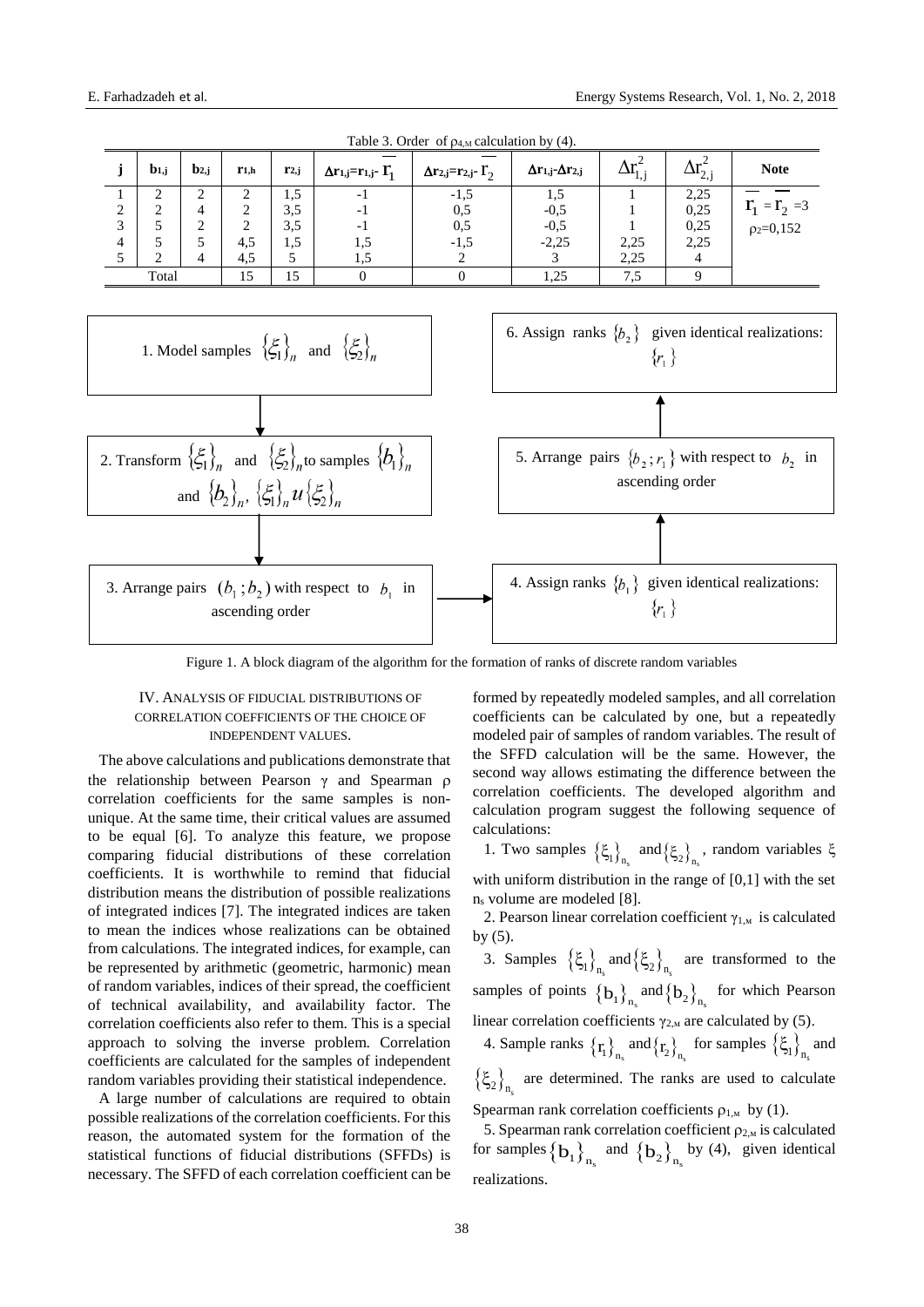| <b>Numbers</b> | Correlation coefficient at $n_s = 5$ |                |              |              |  |  |  |
|----------------|--------------------------------------|----------------|--------------|--------------|--|--|--|
| of items       | γ1,м                                 | $\gamma_{2,m}$ | $\rho_{1,m}$ | $\rho_{2,m}$ |  |  |  |
|                | 0,404                                | 0,319          | $_{0,2}$     | 0,306        |  |  |  |
|                | 0,612                                | 0,593          | 0,7          | 0,574        |  |  |  |
|                | 0,213                                | 0,321          | 0,1          | 0,162        |  |  |  |
|                | 0,346                                | 0,612          | $-0,5$       | 0,645        |  |  |  |
|                | $-0,247$                             | $-0,339$       | <u>-0,4</u>  | $-0,34$      |  |  |  |
| 6              | 0,521                                | 0,461          | 0,7          | 0,730        |  |  |  |
|                | $-0,340$                             | $-0,240$       | 0,1          | $-0,278$     |  |  |  |
| 8              | $-0.925$                             | $-0,955$       | $-0,8$       | $-0.889$     |  |  |  |
| Q              | 0,217                                | 0,036          | 0,2          | 0,263        |  |  |  |
| 10             | $-0.881$                             | $-0,785$       | $-0,9$       | $-0,763$     |  |  |  |

Table 4. Relationship between realizations of linear and rank correlation coefficients for  $n_s=5$ 

Table 5. The difference in solutions related to the relationship between samples for linear and rank correlation coefficients

| Numbers of     | <b>Samples</b> $\{\xi\}_5$                                                                                                   |                              |       |                              |       |                       | <b>Calculation results</b> |                       |              |                                  |
|----------------|------------------------------------------------------------------------------------------------------------------------------|------------------------------|-------|------------------------------|-------|-----------------------|----------------------------|-----------------------|--------------|----------------------------------|
| items          |                                                                                                                              |                              |       |                              |       |                       | $\gamma_{1,m}$             | $\gamma_{2,m}$        | $\rho_{1,m}$ | D2, M                            |
|                |                                                                                                                              | 0,334                        | 0,699 | 0,425                        | 0,290 | 0,693                 | 0,832                      | 0,896                 | 0,8          | 0,973                            |
|                | 2                                                                                                                            | 0.076                        | 0,910 | 0,618                        | 0,544 | 0,984                 |                            |                       |              |                                  |
| $\overline{2}$ |                                                                                                                              | 0.879                        | 0,405 | 0,366                        | 0,661 | 0,611                 | 0,947                      | 0,832                 | 0,8          | 0,872                            |
|                | 2                                                                                                                            | 0.965                        | 0,136 | 0,265                        | 0,563 | 0,709                 |                            |                       |              |                                  |
| 3              |                                                                                                                              | 0.059                        | 0,688 | 0,434                        | 0,281 | 0,872                 | 0,750                      | 0,808                 | 0.9          | 0.947                            |
|                | 2                                                                                                                            | 0,533                        | 0,129 | 0,800                        | 0,670 | 0,836                 |                            |                       |              |                                  |
| $\overline{4}$ |                                                                                                                              | 0.179                        | 0,618 | 0,096                        | 0,651 | 0,459                 | $-0,846$                   | $-0,885$              | $-0.9$       | $-0,884$                         |
|                | 2                                                                                                                            | 0.486                        | 0,396 | 0,674                        | 0,204 | 0,256                 |                            |                       |              |                                  |
| 5              |                                                                                                                              | 0.867                        | 0.404 | 0,433                        | 0,394 | 0.790                 | $-0,928$                   | $-0,908$              | $-0,7$       | $-0,918$                         |
|                | 2                                                                                                                            | 0,300                        | 0,942 | 0,909                        | 0,846 | 0.635                 |                            |                       |              |                                  |
|                | Table 6. Critical values $\Gamma_{1,M,\alpha}$ , $\Gamma_{2,M,\alpha}$ , $\rho_{1,M,\alpha}$ AND $\rho_{2,M,\alpha}$ AT Ns=5 |                              |       |                              |       |                       |                            |                       |              |                                  |
| $\alpha$       |                                                                                                                              | $\gamma_{1,\text{M},\alpha}$ |       | $\gamma_{2,\text{M},\alpha}$ |       | $\rho_{1, M, \alpha}$ |                            | $\rho_{2, M, \alpha}$ |              | $\gamma_{1,\text{M},\alpha}$ [6] |
| 0,1            | 0,8120<br>0.8077                                                                                                             |                              | 0.8   | 0,8158                       |       |                       | 0,805                      |                       |              |                                  |
| 0.05           | 0,9<br>0,8852<br>0,8847                                                                                                      |                              |       | 0,8922                       |       | 0,878                 |                            |                       |              |                                  |
| 0.01           |                                                                                                                              | 0,9620                       |       | 0,9625                       |       | 1,0                   |                            | 0,9733                | 0,959        |                                  |

| Table 7. Quantiles of distributions corresponding to $F^*() = 0.5$ |                         |                         |              |              |  |  |  |
|--------------------------------------------------------------------|-------------------------|-------------------------|--------------|--------------|--|--|--|
|                                                                    | $\gamma_{1,\mathrm{M}}$ | $\gamma_{2,\mathrm{M}}$ | $\rho_{1,M}$ | $\rho_{2,M}$ |  |  |  |
|                                                                    | 0,4033                  | 0,4082                  | 0,4          | 0,3947       |  |  |  |
|                                                                    | 0,2754                  | 0,2790                  | 0,2613       | 0,2717       |  |  |  |
| 10                                                                 | 0.2325                  | 0.2376                  | 0.2364       | 0.2357       |  |  |  |

1,0 1,0

0,9715 1,0

6. Points 1-5 were repeated  $N=10000$  times.

7. As a result:

0,005 0,001

7.1. For illustration, the relationship between realizations  $γ_{1,M}$ ,  $γ_{2,M}$ ,  $ρ_{1,M}$  and  $ρ_{2,M}$  are printed for the first ten pairs of samples  $\left\{ \mathbf{b}_{1}\right\} _{\mathbf{n}_{\mathrm{s}}}$  and  $\left\{\mathbf{b}_2\right\}_{\mathbf{n}_{\mathrm{s}}}$ their correlation coefficients. The results of such calculations are given in Table 4 for  $n_s = 5$ . The underlined figures mean the maximum absolute values of the correlation coefficients.

0,9761 0,9887

7.2. Corresponding samples  $\{\xi_1\}_{n_s}$  and  $\{\xi_2\}_{n_s}$ , and also correlation coefficients  $\gamma_{1,M}$ ,  $\gamma_{2,M}$ ,  $\rho_{1,M}$  and  $\rho_{2,M}$  were printed to illustrate the relationships between realizations of  $\gamma_{1,M}$ ,  $γ_{2,μ}$ ,  $ρ_{1,μ}$  and  $ρ_{2,μ}$  provided that at least one of them exceeds the critical value given in literature data  $\gamma_{\alpha}=\rho_{\alpha}$ ,

Some characteristic results of modeling for  $n_s=5$  and  $\gamma_{0.05} = \rho_{0.05} = 0.878$  are given in Table 5. The samples allow controlling reliability of the calculations.

7.3. The corresponding values  $\gamma_{1,\text{M},\alpha}$ ,  $\gamma_{2,\text{M},\alpha}$ ,  $\rho_{1,\text{M},\alpha}$  and  $\rho_{2,\text{M},\alpha}$ were determined by  $N_{\alpha}=(1-\alpha)N$  to compare the critical values of linear and rank correlation coefficients at  $\alpha$  equal to: 0,05; 0,01; 0,005; 0,001 0,1 and  $n_s = 5$ . The results of the calculations, and reference data about  $\gamma_{1, M, \alpha}$  are given in Table 6.

0,5747 1,0

- 0,991

7.4. Realizations of  $\gamma_{1,m}$ ,  $\gamma_{2,m}$ ,  $\rho_{1,m}$  and  $\rho_{2,m}$  were autonomously ranked and realizations corresponding to the probability of  $F^*$ (....)=0,05·i·N at i=1,20 were printed to compare the regularities of variations in SFFDs of possible realizations of linear and rank correlation coefficients. Quantiles of these SFFDs corresponding to the probability of  $F^*(...)=0,5$  and series  $n_s=5$  are given in Table 7.

Figure 2 demonstrates the histograms of  $f^*(\gamma_{1,M})$ ,  $f^*(\gamma_{2,M})$ and statistical functions of fiducial distribution of Pearson  $γ<sub>1</sub>$  and Spearman  $ρ<sub>2</sub>$  correlation coefficients for n<sub>s</sub>=5.

The analysis of modeling allows us to draw the following conclusions.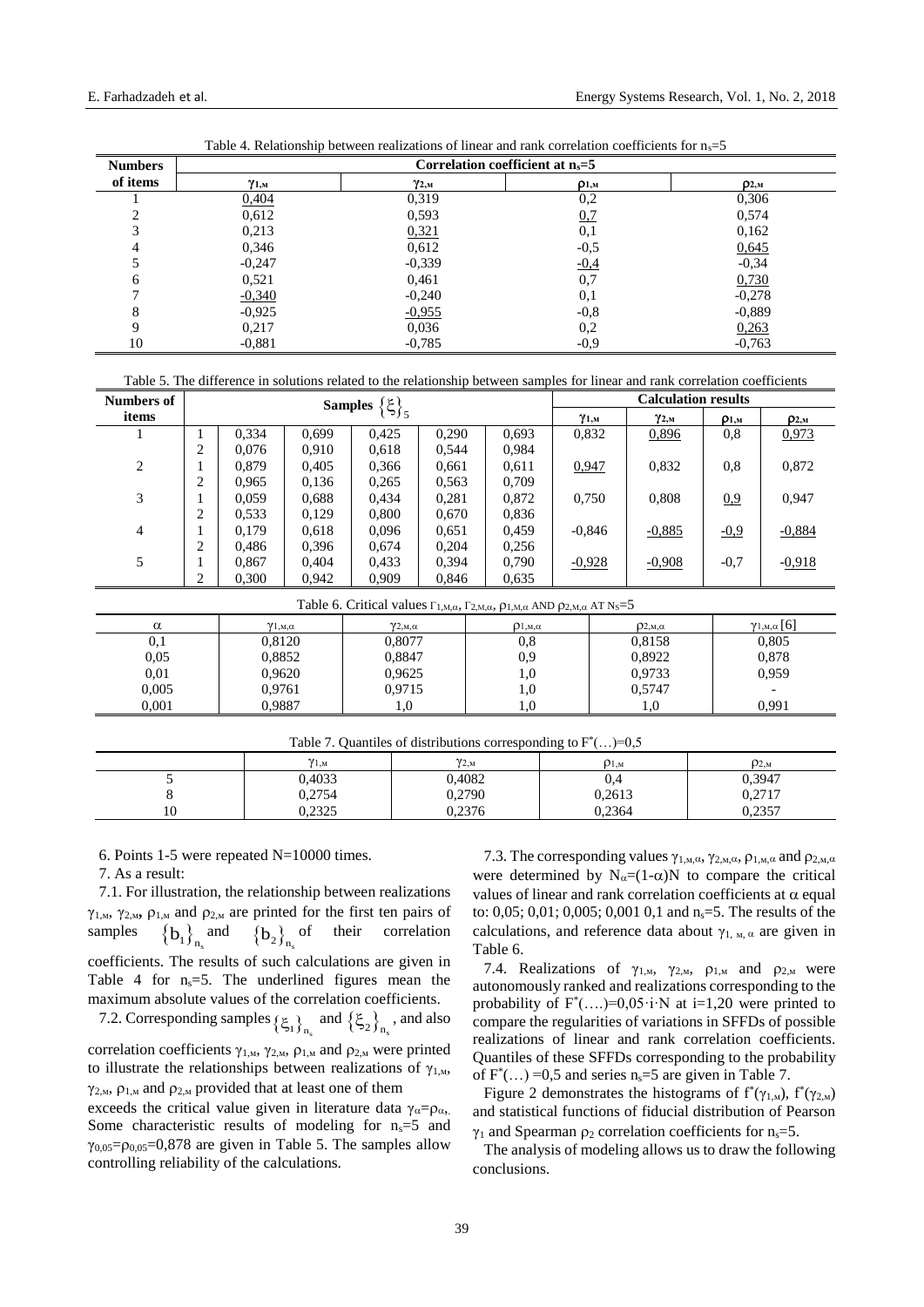

Figure 2. Histograms of distribution of correlation coefficients  $f^*(\gamma_{1,M})$ ,  $f^*(\rho_{2,M})$  and SFFDs  $R^*(\gamma_{1,M})$ ,  $R^*(\rho_{1,M})$  KK at n<sub>s</sub>=5;  $R^*(\gamma_{1,M})$ =1- $F(\gamma_{1,M})$   $R^*(\rho_{1,M})=1-F(\rho_{1,M})$ 

Data from Table 4 indicate that the numerical estimates of correlation coefficients  $\gamma_1$ ,  $\gamma_2$ ,  $\rho_1$  and  $\rho_2$  for the same samples can differ greatly.

Table 5 highlights the largest values of the correlation coefficients for each of ten "tests". Pearson coefficients of linear correlation between realizations  $\gamma_{1,M}$ ,  $\gamma_{2,M}$ ,  $\rho_{1,M}$  and  $\rho_{2,M}$  exceed the critical value  $\gamma_{0,01}=0,765$ , which demonstrates the existence of a linear statistical relationship between them.

The data of Table 5 confirm the effectiveness of calculating no less than two correlation coefficients, in particular:

When indicators are measured with a numerical scale, it is advisable to calculate Pearson linear correlation coefficients  $\gamma_1$  and  $\gamma_2$  and Spearman rank-order correlation coefficient  $\rho_2$  [9];

When indicators are measured in points, it is better to calculate Pearson linear correlation coefficient  $\gamma_2$  and Spearman rank-order correlation coefficient  $\rho_2$ .

The recommendation is based on the difference in the extent to which these correlation coefficients take into account the properties and volume of samples (nature of distribution, the existence of identical realizations, small sample size, nonlinear nature of the relationship, etc.);

The data of Table 6 demonstrate almost insignificant divergence between the critical values of the linear correlation coefficients  $\gamma_{1,\text{M},\alpha}$ , and  $\gamma_{2,\text{M},\alpha}$  obtained as a result of modeling, and theoretical data ( $\gamma_{1,\alpha}$ ). It is worth noting that  $\gamma_{M,\alpha}$  are calculated by the samples whose random realizations have uniform distribution in the range of [0,1]. Although Pearson linear correlation coefficient suggests a correspondence between random variables of samples and the normal law, in the case of small  $n_s$ , the law of distribution has insignificant influence. The insignificant divergence between  $\gamma_{M,\alpha}$  and  $\gamma_{\alpha}$  is, in fact, the indicator of faultlessness of the calculation algorithm. There is virtually an insignificant divergence between correlation coefficients  $\gamma_{1,\text{M},\alpha}$ ,  $\gamma_{2,\text{M},\alpha}$  and  $\rho_{2,\text{M},\alpha}$ . It makes up no more than 2,5%, which experimentally confirms the existing statements about equality of  $\gamma_{1,\text{M},\alpha}$  and  $\rho_{2,\text{M},\alpha}$ . However, the attempts to use these relations to state the equality between  $\gamma_3$  and  $\rho_{3,3}$  calculated using experimental data, can lead to incorrect conclusions as estimates can differ greatly.

An analysis of SFFD of correlation coefficients indicates that:

at  $n_s = 5 \div 10$  the function of the fiducial distribution of  $F^*(p_{1,M})$  has a pronounced discrete character;

- SFFD of  $F^*(p_{1,M})$  is symmetric with respect to  $p_{1,M}=0$ even at  $n_s = 5$  and, therefore, can be represented as a distribution of absolute value  $\rho_{1,M}$ ;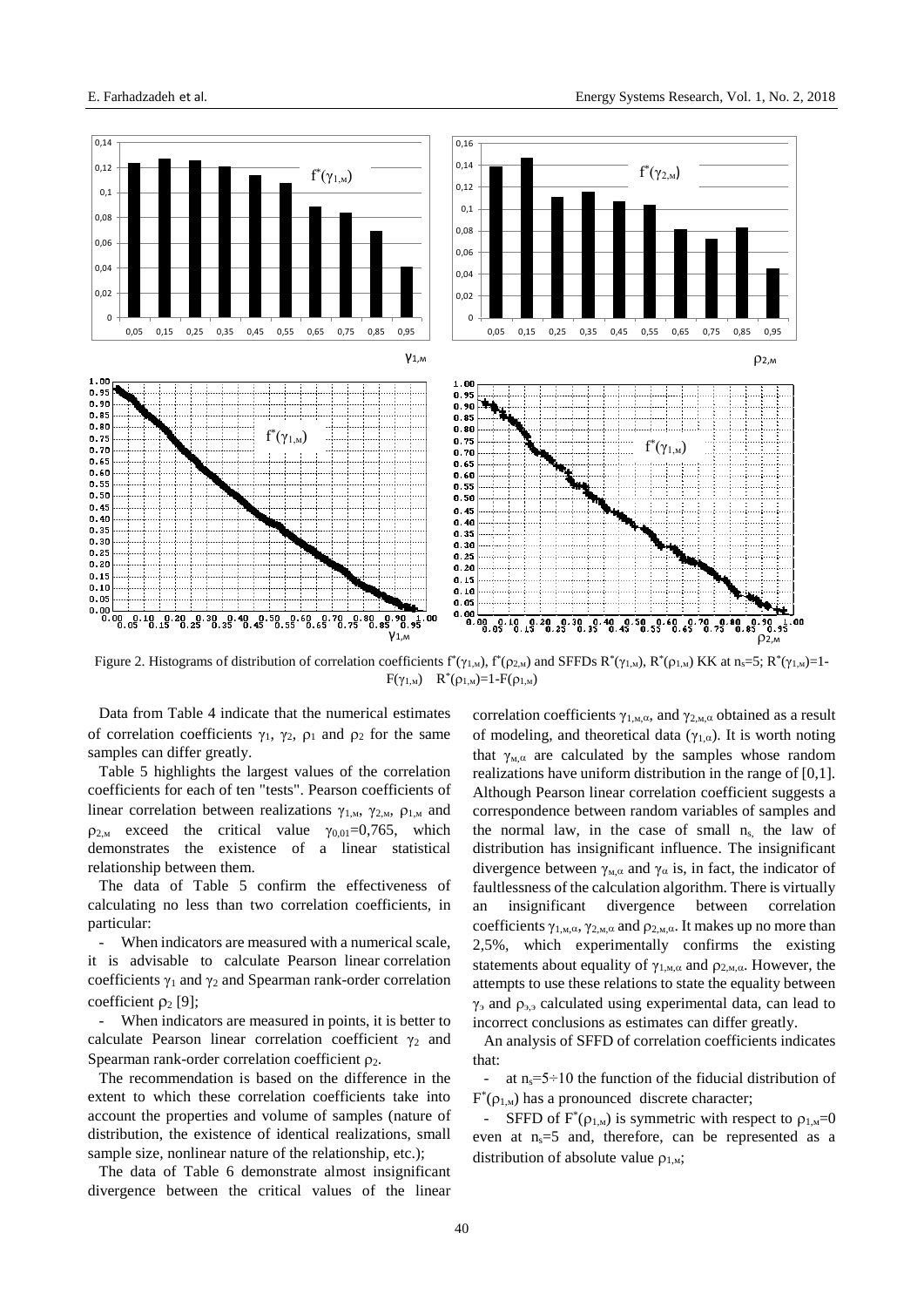| rable 8. The relationship between sample size and $\Delta p_M$ . |     |     |                   |        |        |        |  |  |  |
|------------------------------------------------------------------|-----|-----|-------------------|--------|--------|--------|--|--|--|
| $n_{s}$                                                          |     | - 6 | $\sim$ $\sim$     |        |        | 10     |  |  |  |
| $\Delta \rho_{\rm M}$                                            | 0.1 |     | $0,0571$ $0,0357$ | 0,0238 | 0,0167 | 0.0121 |  |  |  |

Table 8. The relationship between sample size and  $\Lambda$ 

- the sampling increment  $\Delta \rho_M$  of an argument of distribution of  $F^*(p_{1,M})$  depends on the value of  $n_s$ . The size of  $\Delta \rho_M$  decreases nonlinearly with an increase in n<sub>s</sub>. Table 8 presents the relationship between  $n_s$  and  $\Delta \rho_M$ .

It is worth noting, that decision H is traditionally made according to criterion (2) developed for continuous random variables. In fact, there are no critical values  $\rho_{1,\alpha}$ corresponding to  $\alpha$  at discrete nature of change in  $F^*(p_{1,M})$ . Therefore, we propose comparing the probabilities of  $F^*(p_{1,M})$  and  $\alpha_{\kappa}$  rather than quintiles of distribution of  $F^*(\rho_{1,M})$  (i.e.  $\rho_{op}$  and  $\rho_{M,\alpha}$ ):

$$
\begin{aligned} \text{if } \rho_{1, \text{m}, j} \leq \rho_{\text{op}} < \rho_{1, \text{m}, (j+1)} \text{ and } F^*(\rho_{1, \text{m}}) < (1 - \alpha_{\kappa}),\\ \text{then } H \Longrightarrow H_1 \quad & \text{else} \quad & H \Longrightarrow H_2. \end{aligned}
$$

Modeling results and quantiles of correlation coefficients at  $\alpha$ =0,5 presented for illustrative purposes testify to their equality and identity of the change pattern for the specified volume of sampling  $n_s$ , SFFDs  $F^*(\gamma_1)$ ,  $F^*(\gamma_2)$ ,  $F^*(\rho_1)$  and F<sup>\*</sup>( $\rho$ <sub>2</sub>). Distributions of correlation coefficients  $\gamma$ <sub>1.M</sub> and  $\rho_{2,M}$  which are graphically presented in Fig.2, make it possible to conclude that the distribution of correlation coefficients both from  $\rho_1$ , and  $\rho_2$  has a discrete nature and influence of discreteness declines with an increase in n<sub>s</sub>.

Discreteness of distribution of  $F^*(\rho_2)$  decreases owing to the consideration of identical values of sample realizations.

#### V. CONCLUSIONS

The developed method for formation of a list of independent techno-economic indicators makes it possible to transition from a full list of the indicators to individual ones, which is an indispensable condition for increasing the objectivity of integrated estimates of overall performance of electric power system facilities. The proposed method is based on the following.

1. A method for transformation of a numerical scale of measurement of the techno-economic indicators to a rankorder one. This method allows increasing both the number of the attributes characterizing overall performance of the objects and reliability of the decision by means of transition to nonparametric criteria for the assessment of the relationship between the indices (parameters) of the attributes to be considered;

2. The possibility of the automated assessment of critical values of linear and rank correlation coefficients by constructing the statistical distribution function of the modeled realizations;

3. A possible essential distinction of experimental values of linear and ranking correlation coefficients at their almost identical critical values.

4. A method intended to take into account the differences in changes in techno-economic indicators.

#### **REFERENCES**

- [1] A.F. Dyakov, Y.Sh. Isamukhammedov, "The current state of Russia's power industry and factors of decrease in power supply reliability," *In Proc. Methodological issues of research into reliability of large-scale power systems. Reliability issues of energy systems in a market environment. Issue 63.* Baku: AzSRDPPEI, 2013, pp. 7-13. (in Russian)
- [2] E.M. Farhadzadeh, Y.Z. Farzaliyev, A.Z. Muradaliyev, "A method and algorithm for ranking boiler plants of block power plants by the criteria of their operation reliability and cost-effectiveness," *Thermal engineering*, no. 10, pp. 22-29, 2015.
- [3] E.M. Farhadzadeh, A.Z. Muradaliyev, T.K. Rafiyeva, S.M. Ismaylova, "Computer technology to assess the appropriateness of transformers shutdown for capital repairs," *Energetika. Proceedings of CIS Higher Education Institutions and Power Engineering Associations*, no. 6, pp. 25-37, 2011. (in Russian)
- [4] A.I. Orlov, *Applied statistics*. M.: "Examen", 2004, 656 p. (in Russian)
- [5] E.M. Farhadzadeh, A.Z. Muradaliyev, Y.Z.Farzaliyev, "Assessment of the accuracy of reliability indices of the electrical power systems equipment based on scarce multidimensional statistical data," *Electrichestvo*, no. 12, pp. 3-14, 2016. (in Russian)
- [6] A.I. Kobzar, *Applied mathematical statistics*. M.: "Phyzmat", 2006, 628 p. (in Russian)
- [7] M. Kendall, A. Styuard, *The Advanced Theory of Statistics*. New York: McGraw-Hill Press, 1969, 899 p.
- [8] J.P.C. Kleijenen, *Statistical techniques in simulation*, M: Dekker, 1974. 775 p.
- [9] A.M. Grjibovski, "Correlation analysis," *Human Ecology (Russian Federation)*, no. 9, p.50-60, 2008. (in Russian)